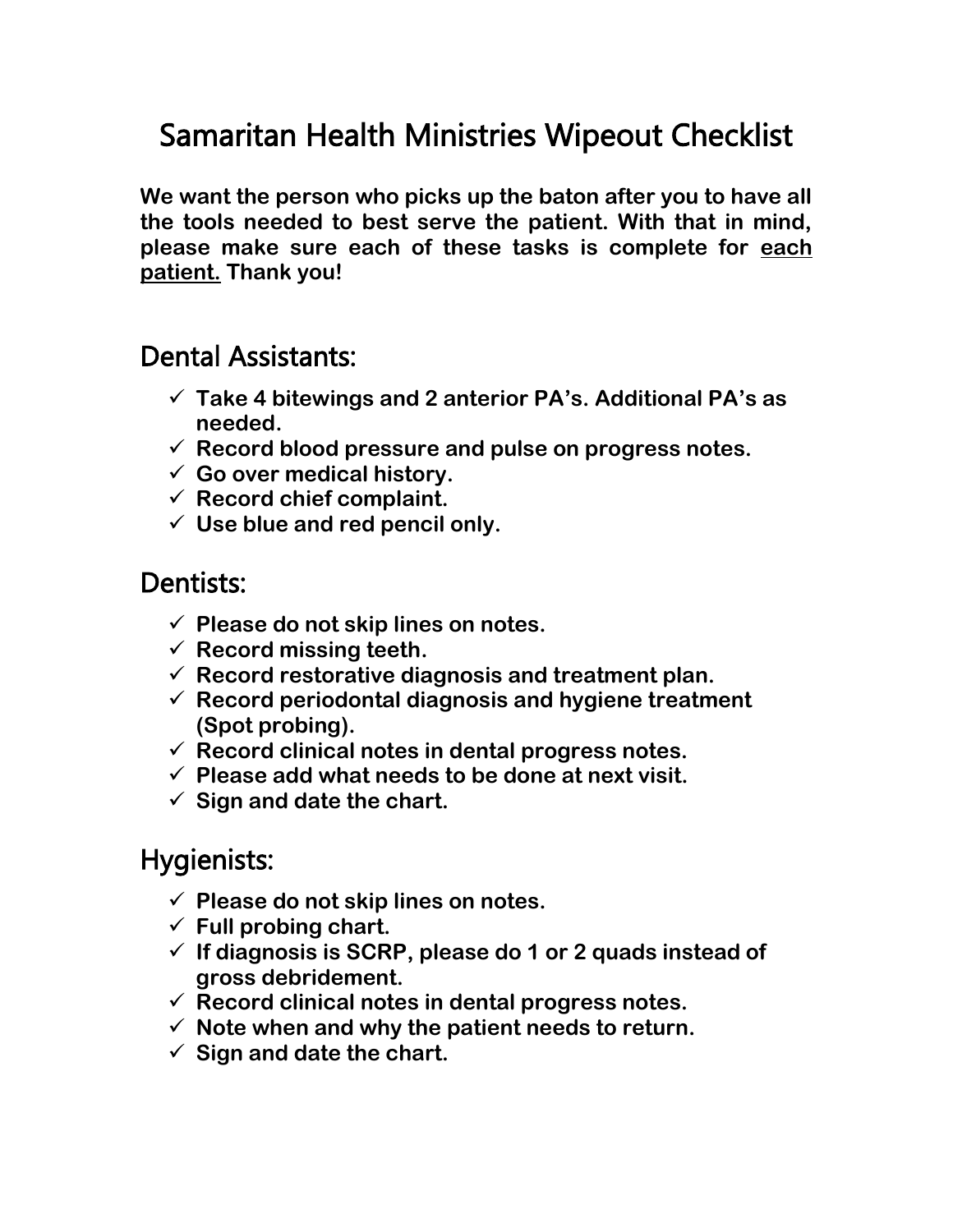# Dental Charting Instructions

## Patient Chart:

- ✓ **Record date.**
- ✓ **Check oral cancer exam.**
- ✓ **Mark missing teeth on diagram with a blue color X.**
- ✓ **Record tooth number and treatment needed in red color. Please specify any condition different than decay.**
- ✓ **Check appropriate periodontal status or diagnosis.**
- ✓ **Record hygiene treatment in red color.**

## Periodontal Chart:

- ✓ **Mark missing teeth with a vertical blue color line.**
- ✓ **Record in blue color date and full probing chart in the appropriate section.**
- ✓ **Check periodontal diagnosis.**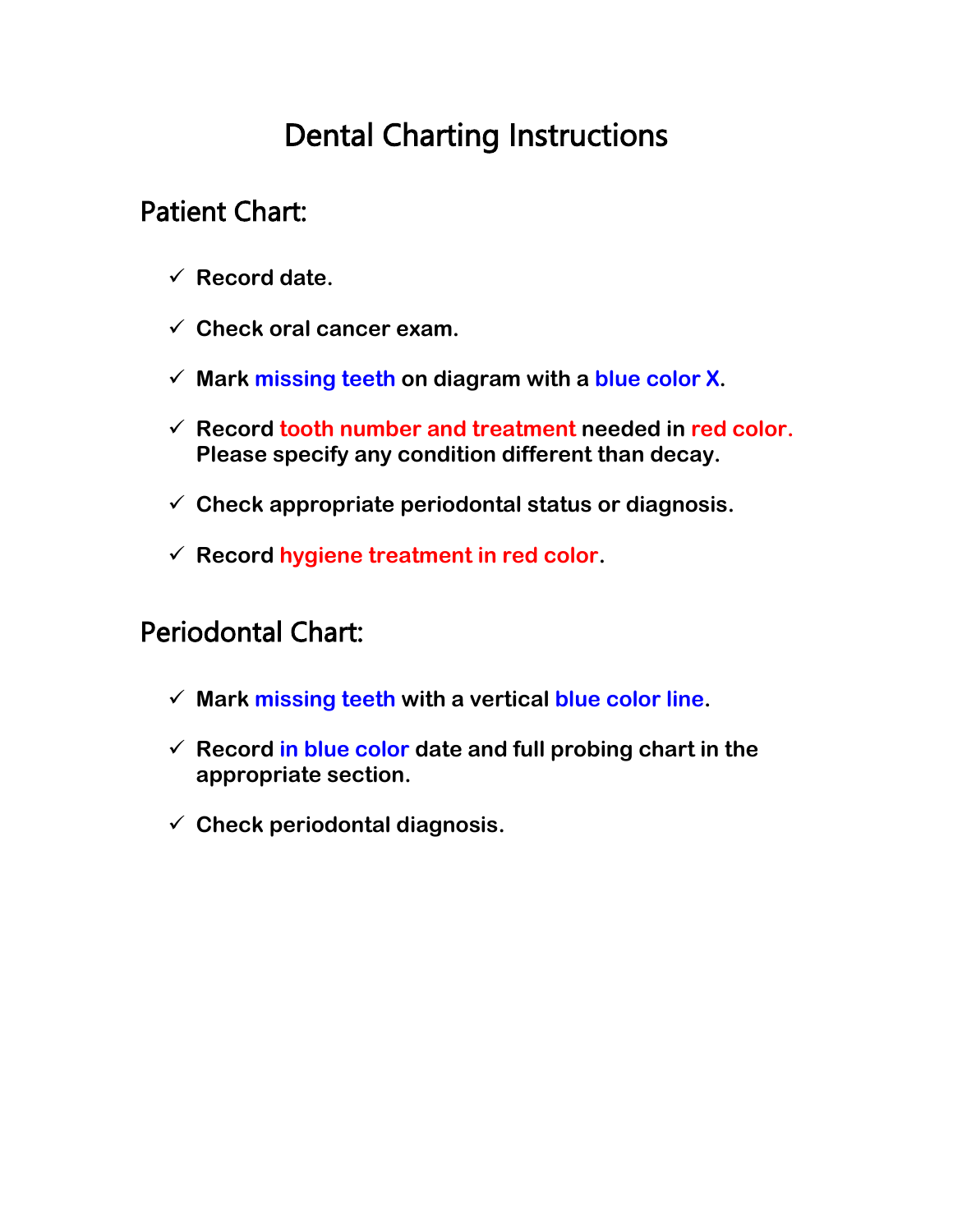|                                      |                                 |                                                                                                         | <b>PATIENT CHART</b><br><b>TX. NOTES</b>    |                  | <b>CHART # SAMPLE</b>                                      |                                       |                               |                                      |                   |
|--------------------------------------|---------------------------------|---------------------------------------------------------------------------------------------------------|---------------------------------------------|------------------|------------------------------------------------------------|---------------------------------------|-------------------------------|--------------------------------------|-------------------|
| <b>DR. LICENSE #</b>                 | DR. #                           | <b>DOCTOR NAMES</b>                                                                                     |                                             |                  | DR. LICENSE # DR. INITIALS                                 |                                       | DOCTOR NAMES                  |                                      |                   |
|                                      |                                 |                                                                                                         |                                             |                  |                                                            |                                       |                               |                                      |                   |
|                                      |                                 |                                                                                                         |                                             |                  |                                                            |                                       |                               |                                      |                   |
|                                      |                                 | <b>PERIODONTAL STATUS</b>                                                                               |                                             |                  |                                                            |                                       |                               |                                      |                   |
| <b>CONTROLLED</b><br><b>CLASS 0</b>  |                                 | <b>GINGMITIS</b><br>SUGHT PERIO<br><b>CLASS II 4-5mm</b><br><b>CLASSI</b><br><b>OCCLUSAL EVALUATION</b> | <b>MOD PERIO</b><br><b>CLASS III 5-8mm</b>  | <b>ADV PERIO</b> | CLASS IV 8mm or ><br><b>SOFT TISSUE / ORAL CANCER EXAM</b> | <b>EMERGENCY</b><br><b>CARE PERIO</b> |                               | SUPP PERIO<br><b>TREATMENT (SPT)</b> |                   |
| <b>JOURL</b><br><b>J Crowded R L</b> | <b>JORAL</b><br>J Spaued, R. L. | JA-Brie R.L.<br><b>DOURRL</b><br>$\Box$ Rotaled $R$ L<br>Li Ortho Consult                               | Head                                        | <b>Neck</b>      |                                                            | Mucosa Palate Tongue Pharynx          |                               |                                      | Floor             |
|                                      |                                 | <b>MISSING TEETH / ROOT CANALS (with dates)</b>                                                         |                                             |                  | M NSF (No Significant Findings)                            |                                       | <b>Explanation (Tx. Note)</b> |                                      |                   |
|                                      |                                 | 9 10 11 12 13<br>14 15 16                                                                               |                                             |                  |                                                            | <b>TMJD SYMPTOMS</b>                  |                               |                                      |                   |
|                                      |                                 |                                                                                                         | <b>LINSE</b>                                | $\Box$ Pop       | $\Box$ Click                                               | Li Lock                               | $\Box$ Pam                    | <b>UITMJD Consult</b>                |                   |
|                                      |                                 |                                                                                                         |                                             |                  | <b>REFERRAL TRACKING</b>                                   |                                       |                               |                                      |                   |
|                                      |                                 |                                                                                                         | <b>REFERRAL</b>                             |                  | General Oral Sum Endo                                      |                                       | Orino                         | Pedo                                 | <b>TMJ</b>        |
| <b>AIGHT</b>                         | S<br>ō                          | LEFT<br>ō                                                                                               | <b>DATE</b>                                 |                  |                                                            |                                       |                               |                                      |                   |
|                                      |                                 |                                                                                                         |                                             |                  |                                                            | <b>DOCUMENTATION</b>                  |                               |                                      |                   |
|                                      |                                 |                                                                                                         | PROCEDURE TOOTH # INTIAL<br><b>DENTURES</b> |                  |                                                            | AGE                                   | <b>REASON FOR REPLACE</b>     |                                      |                   |
|                                      | 25<br>26                        | 222120<br>23<br>19<br>24                                                                                | <b>PARTIALS</b><br><b>BRIDGE</b>            |                  |                                                            |                                       |                               |                                      |                   |
|                                      |                                 |                                                                                                         | <b>NOTES</b><br><b>TREATMENT NOTES</b>      |                  |                                                            |                                       |                               |                                      |                   |
| <b>FIX X-RAYS:</b>                   | BW'S                            | <b>PA'S</b><br>$FMX$ $-$                                                                                |                                             |                  |                                                            |                                       |                               |                                      |                   |
| Type of EXAM.                        |                                 | Initial / Recall / Emergency                                                                            |                                             |                  |                                                            |                                       |                               |                                      |                   |
| <b>Blood Pressure</b><br>O.H.J.      |                                 | - 40<br>Brush / Floss / Floss Threaders / Other                                                         | Oral Cancer Exam: + 01                      |                  |                                                            |                                       |                               |                                      |                   |
|                                      |                                 |                                                                                                         |                                             |                  |                                                            |                                       |                               |                                      |                   |
| DATE <sub>I</sub> S.                 | <b>TOOTHN</b>                   |                                                                                                         | <b>SERVICE DESCRIPTION</b>                  |                  |                                                            |                                       |                               |                                      | <b>INITIALS/#</b> |
| 3/26/22                              | 3<br>4                          | MOD<br>$\boldsymbol{\mathcal{D}}\boldsymbol{\mathcal{O}}$                                               |                                             |                  |                                                            |                                       |                               |                                      |                   |
|                                      | 8                               | (chip)<br>M/F                                                                                           |                                             |                  |                                                            |                                       |                               |                                      |                   |
|                                      | $L^2$                           | 0                                                                                                       |                                             |                  |                                                            |                                       |                               |                                      |                   |
|                                      | 14                              | 0                                                                                                       |                                             |                  |                                                            |                                       |                               |                                      |                   |
|                                      | 19                              | $B$ (recession), $00$<br>B (recession)                                                                  |                                             |                  |                                                            |                                       |                               |                                      |                   |
|                                      | 2800                            |                                                                                                         |                                             |                  |                                                            |                                       |                               |                                      |                   |
|                                      | 31                              | EXT                                                                                                     |                                             |                  |                                                            |                                       |                               |                                      |                   |
|                                      | $19-1$                          | SERP with appethesia<br>O Watch                                                                         |                                             |                  |                                                            |                                       |                               |                                      |                   |
|                                      |                                 |                                                                                                         |                                             |                  |                                                            |                                       |                               |                                      |                   |
|                                      |                                 |                                                                                                         |                                             |                  |                                                            |                                       |                               |                                      |                   |
|                                      |                                 |                                                                                                         |                                             |                  |                                                            |                                       |                               |                                      |                   |
|                                      |                                 |                                                                                                         |                                             |                  |                                                            |                                       |                               |                                      |                   |
|                                      |                                 |                                                                                                         |                                             |                  |                                                            |                                       |                               |                                      |                   |
|                                      |                                 |                                                                                                         |                                             |                  |                                                            |                                       |                               |                                      |                   |
|                                      |                                 |                                                                                                         |                                             |                  |                                                            |                                       |                               |                                      |                   |
|                                      |                                 |                                                                                                         |                                             |                  |                                                            |                                       |                               |                                      |                   |

 $\hat{\mathbf{v}}$ 

**PATIENT CHART B**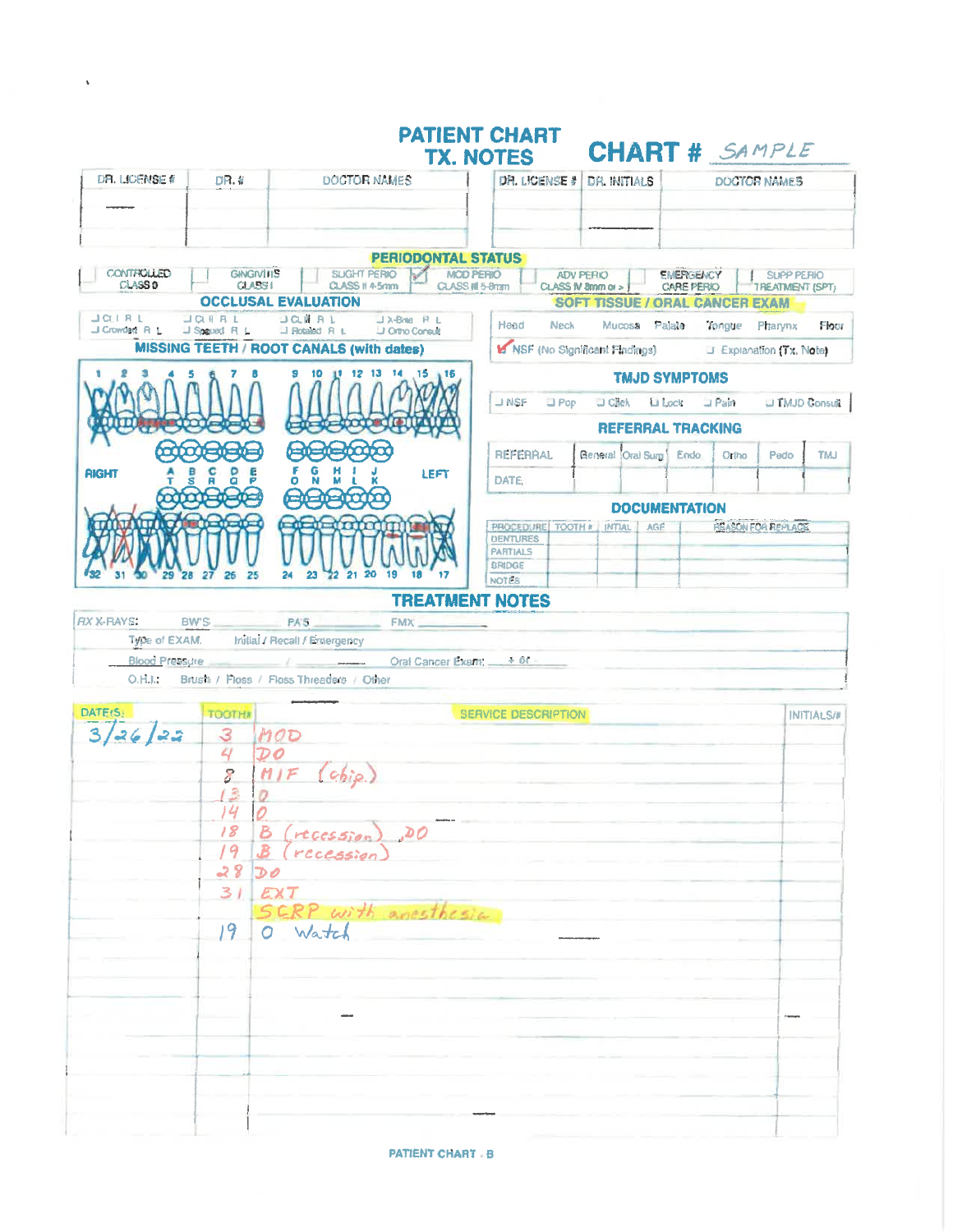|                                                                                               | PERIODONTAL EVALUATION CHART                                                                                                      | CHART # SAMPLE           |                                                                              |
|-----------------------------------------------------------------------------------------------|-----------------------------------------------------------------------------------------------------------------------------------|--------------------------|------------------------------------------------------------------------------|
| SAMPLE<br>Patient Name                                                                        | Date of Birth                                                                                                                     |                          |                                                                              |
| <b>Doctor</b>                                                                                 | <b>Hygienist</b>                                                                                                                  |                          | <b>Provider Initials</b><br>Doctor 1<br>ROH                                  |
|                                                                                               | THE FOLLOWING INFORMATION IS NECESSARY TO DETERMINE ALLOWABLE PERIODONTAL BENEFITS.                                               |                          | Date #1<br>Date #2                                                           |
| BLEEDING POINTS - CIRCLE SITE<br>$MOBlL[YY = 0, +1, +2, +3]$<br>FURCATION = $\uparrow \wedge$ | Trastment Plan (Check soproprisie quadrants.)<br>PSR-Code<br>Scaling/Roof Planing<br><b>Bing vectority</b><br>Osseous Mucogmgival | <b>UR UA UL LL LA LR</b> | Date #3<br><b>Macession</b>                                                  |
| Date                                                                                          | Charling of pocket depths, bone loss, missing teeth, and teeth to be extracted                                                    |                          | <b>Inflammation</b><br>$\Box$ Severe<br>$\Box$ Modelshie                     |
| Received 1                                                                                    |                                                                                                                                   |                          | $\Box$ Light                                                                 |
| Pockel Daim in<br>Police Depth T                                                              |                                                                                                                                   |                          |                                                                              |
| بة داريزا<br>546<br>544                                                                       | 434 542 333 323 323 323 323 334 433 444 544                                                                                       |                          | <b>Calculus</b><br><b>Heavy</b><br>$\Box$ Gen                                |
| Fagest<br>Maxila<br>tr.                                                                       |                                                                                                                                   |                          | Moderate [ Lot<br>$\Box$ Light                                               |
| kungua<br>Date                                                                                |                                                                                                                                   |                          | Color<br>General [7] Localized<br>[] Pink [] Other<br>Red Margins            |
| 646<br>544<br>5/26/2<br>President/Comp<br>Pocket Degit (2)                                    | 434 334 333 323 233 323 322 333 433<br>434                                                                                        | 44<br>s                  | $\Box$ Cyanotic<br>Diffuse red<br>Pigmented                                  |
| Pockel Dopth<br>Recessive 4                                                                   |                                                                                                                                   |                          |                                                                              |
| Date:<br>Depaseion 1                                                                          |                                                                                                                                   |                          | <b>Consistency</b><br>Generalized<br>Firm and resilent                       |
| Forket Depth 3                                                                                |                                                                                                                                   |                          | Soft and spungy                                                              |
| Pocket Denih P<br>Footbeam 226/22<br>654                                                      | 434 323 222 223 323 323 333 33 4                                                                                                  | 4444644                  | Localized<br>Soft and spangy<br><b>IT utourant</b>                           |
|                                                                                               |                                                                                                                                   |                          |                                                                              |
| <b>Rupa</b><br>$\rightarrow$                                                                  |                                                                                                                                   |                          | <b>Supplemental Findings</b><br>Mucogingival Stress                          |
| Mandiblo<br>œ.                                                                                |                                                                                                                                   |                          | Hyperplane<br>Supperation                                                    |
| Pacinal                                                                                       |                                                                                                                                   |                          | $\Box$ Ton / Exostosis<br><sup>1</sup> Notmal                                |
| Date<br>655<br>3/26/2<br><b>Focam Desith</b>                                                  | 444 433 23 222 222 222 323 333 434 445                                                                                            | 645                      | Gen iv Loc<br>Виноко.                                                        |
| <b>Pocker Depmin</b><br>Focust Daum: 3                                                        |                                                                                                                                   |                          | [ Gen   Loc<br>Mobility<br>Hecesson [] Get [] Lot<br>Funcation [] Gen   Loc- |
| Recession 1                                                                                   |                                                                                                                                   |                          |                                                                              |

#### Check One: **NORMAL**

 $\bar{\mathbf{r}}$ J.

> $\Box$  GINGIVITIS Let the matrice of the graphs of the distribution of the graphs and the properties and process the process of  $\{c \land amni$  and  $\{c \land amni\}$  and  $\{c \land amni\}$  and  $\{c \land amni\}$  and  $\{c \lor a \land a\}$  be the best depth

 $\Box$  EARLY PERIODONTITIS Internet Person<br>Frogerssion of ginginal inflammation<br>into the alvedar bone crest Early<br>bone loss with moderate pocket<br>formation (4 5mm)

#### MODERATE PERIODONTITIS

F

A more advanced state of the previous condition of the previous condition of the preiodontal shouting spectrum in the previous condition of the priodontal to deep prockets (5-7mm) moderate to several box and the model of t

 $\Box$  ADVANCED PERIODONTITIS Each intervention of the state of the state of the state of the state of the state of the state of the state of the state of the with increased tools mobility